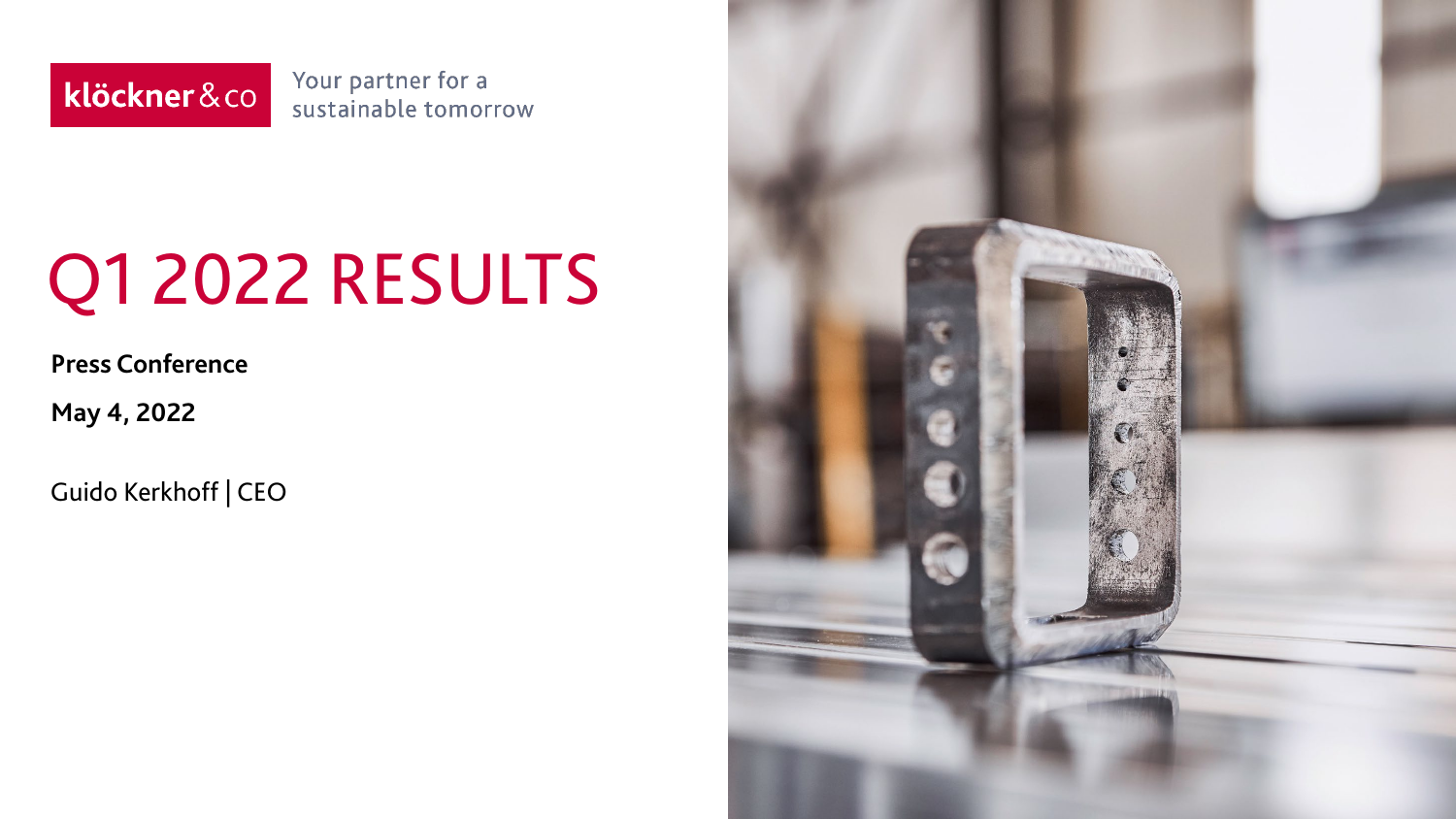#### DISCLAIMER

This presentation contains forward-looking statements which reflect the current views of the management of Klöckner & Co SE with respect to future events. They generally are designated by the words "expect", "assume", "presume", "intend", "estimate", "strive for", "aim for", "plan", "will", "endeavor", "outlook" and comparable expressions and generally contain information that relates to expectations or goals for economic conditions, sales proceeds or other yardsticks for the success of the enterprise. Forward-looking statements are based on currently valid plans, estimates and expectations and are therefore only valid on the day on which they are made. You therefore should consider them with caution. Such statements are subject to numerous risks and factors of uncertainty (e. g. those described in publications) most of which are difficult to assess and which generally are outside of the control of Klöckner & Co SE. The relevant factors include the effects of reasonable strategic and operational initiatives, including the acquisition or disposal of companies or other assets. If these or other risks and factors of uncertainty occur or if the assumptions on which the statements are based turn out to be incorrect, the actual results of Klöckner & Co SE can deviate significantly from those that are expressed or implied in these statements. Klöckner & Co SE cannot give any guarantee that the expectations or goals will be attained. Klöckner & Co SE – notwithstanding existing legal obligations – rejects any responsibility for updating the forward-looking statements through taking into consideration new information or future events or other things.

In addition to the key figures prepared in accordance with IFRS and German-GAAP respectively, Klöckner & Co SE is presenting non-GAAP key figures such as EBITDA, EBIT, Net Working Capital and net financial liabilities that are not a component of the accounting regulations. These key figures are to be viewed as supplementary to, but not as a substitute for data prepared in accordance with IFRS. Non-GAAP key figures are not subject to IFRS or any other generally applicable accounting regulations. In assessing the net assets, financial position and results of operations of Klöckner & Co SE, these supplementary figures should not be used in isolation or as an alternative to the key figures presented in the consolidated financial statements and calculated in accordance with the relevant accounting principles. Other companies may base these concepts upon other definitions. Please refer to the definitions in the annual report. For other terms not defined in this annual report, please refer to the glossary on our website at https://www.kloeckner.com/en/glossary.html.

Rounding differences may occur with respect to percentages and figures.

The English translation of the annual report and the interim statement are also available, in case of deviations the German versions shall prevail.

Evaluating statements are unified and are presented as follows:

+/- 0-1% constant +/- >1-5% slight +/- >5% considerable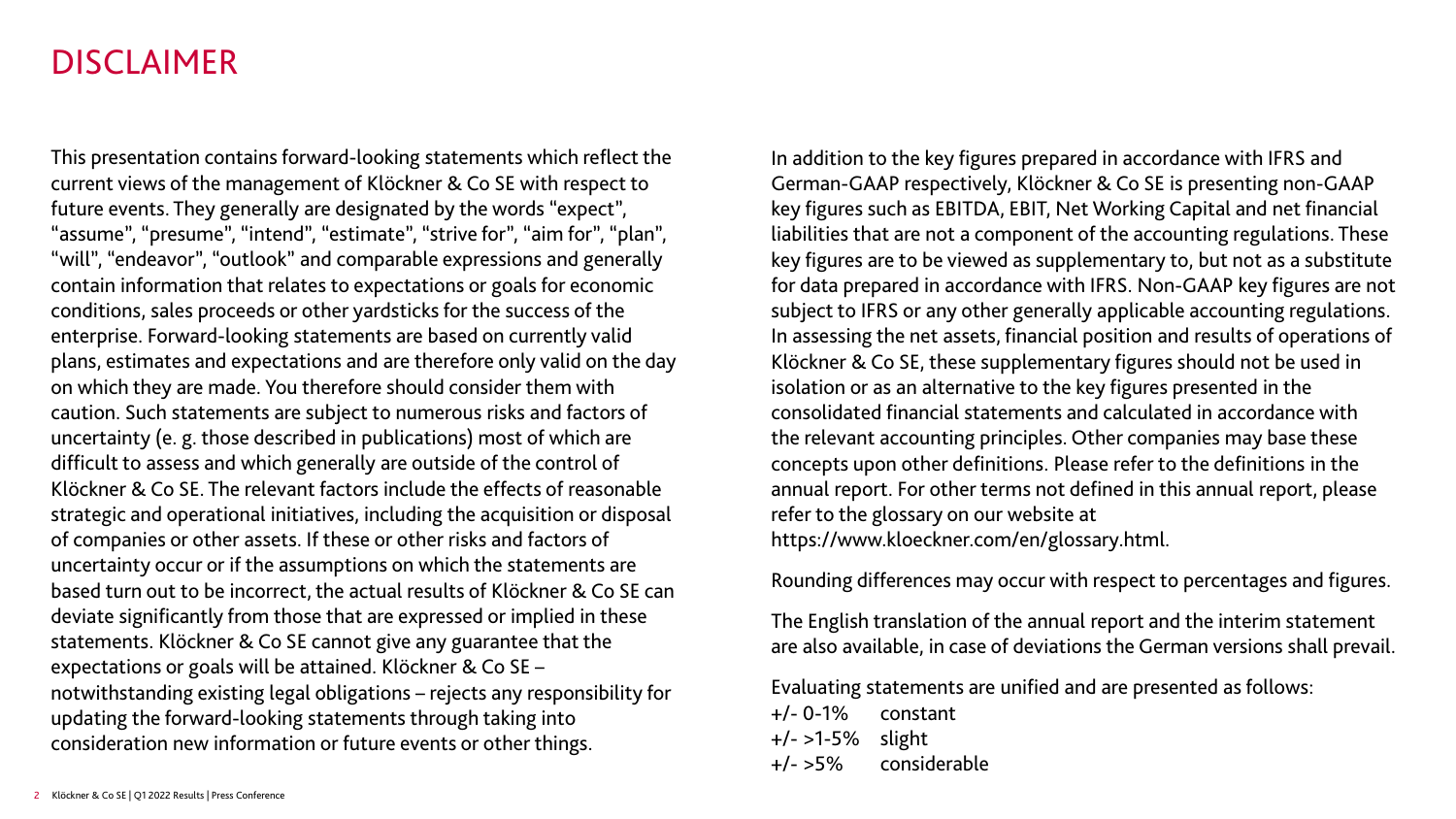## AGENDA

# **1. Highlights and update on strategy**

- 2. Outlook
- 3. Appendix

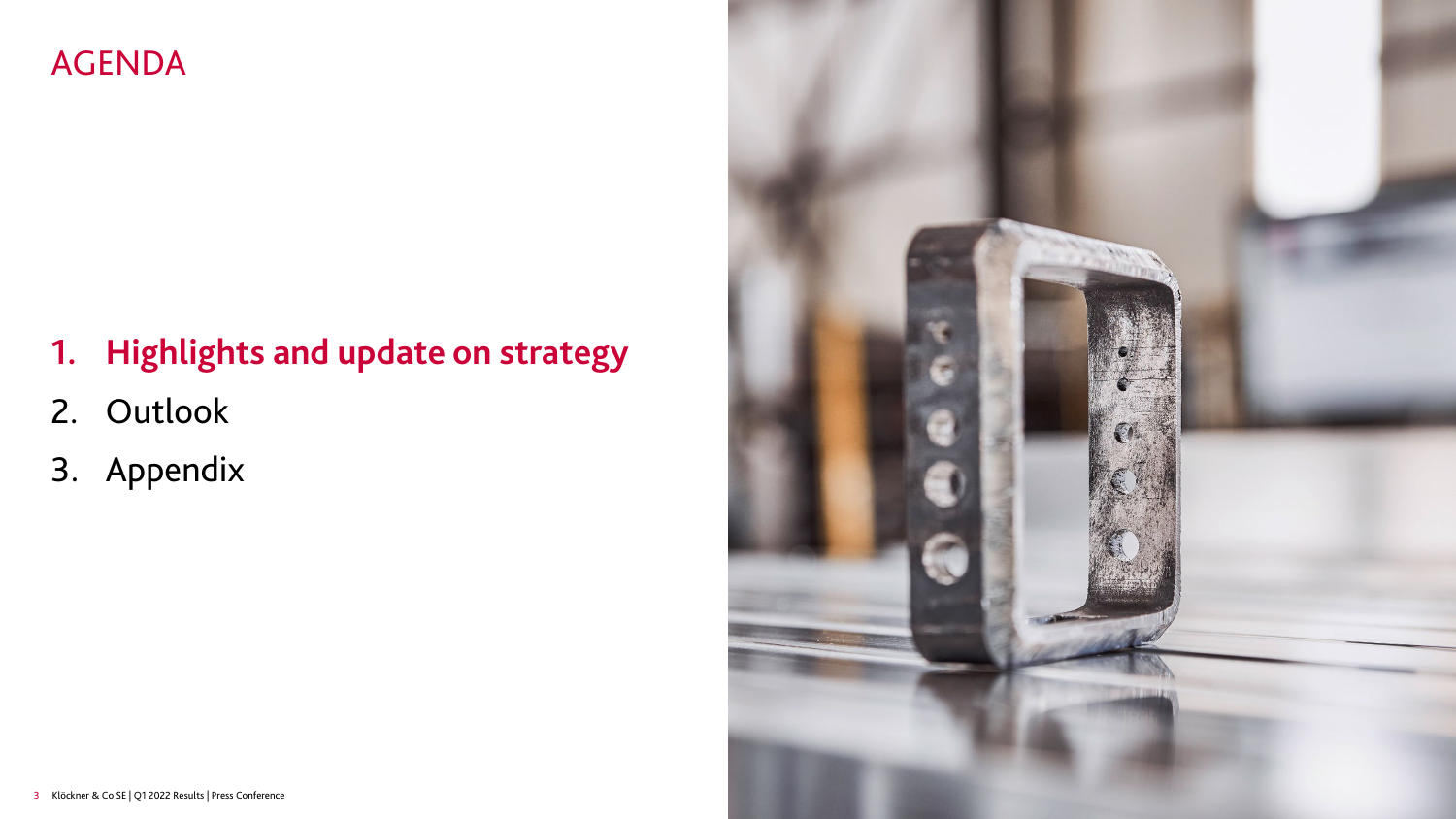# HIGHLIGHTS OF Q1 2022

|                                      | <b>Q1 2022</b> | Q1 2021 | <b>Delta</b> |                                                                                                                               |
|--------------------------------------|----------------|---------|--------------|-------------------------------------------------------------------------------------------------------------------------------|
| Shipments (Tto)                      | 1,257          | 1,287   | $-2.3%$      | Slightly down yoy, however, strongly up qoq (+13.4%) due to seasonality<br>and despite consistent margin-over-volume strategy |
| Sales $(\epsilon m)$                 | 2,438          | 1,525   | $+59.8%$     | Due to positive price development                                                                                             |
| Gross profit $(\epsilon m)$          | 482            | 388     | $+24.2%$     | Considerable increase due to favorable price dynamics                                                                         |
| EBITDA $(\epsilon m)^*$              | 201            | 130     | $+71$        | Positive price dynamics, strict NWC management and margin-over-volume<br>strategy; EBITDA reported of €254m                   |
| Oper. CF $(\epsilon m)$              | $-261$         | 18      | $-278$       | Negative OCF mainly due to price driven NWC increase; managing NWC<br>smartly                                                 |
| Net financial debt<br>$(\epsilon m)$ | 999            | 363     | $+636$       | Net debt increased yoy mainly due to price driven NWC build-up                                                                |
| Digital sales share                  | 46%            | 45%     | $+1\%p$      | Flattish yoy after pandemic related boost; strong Kloeckner Assistant<br>development                                          |

\*) Before material special effects.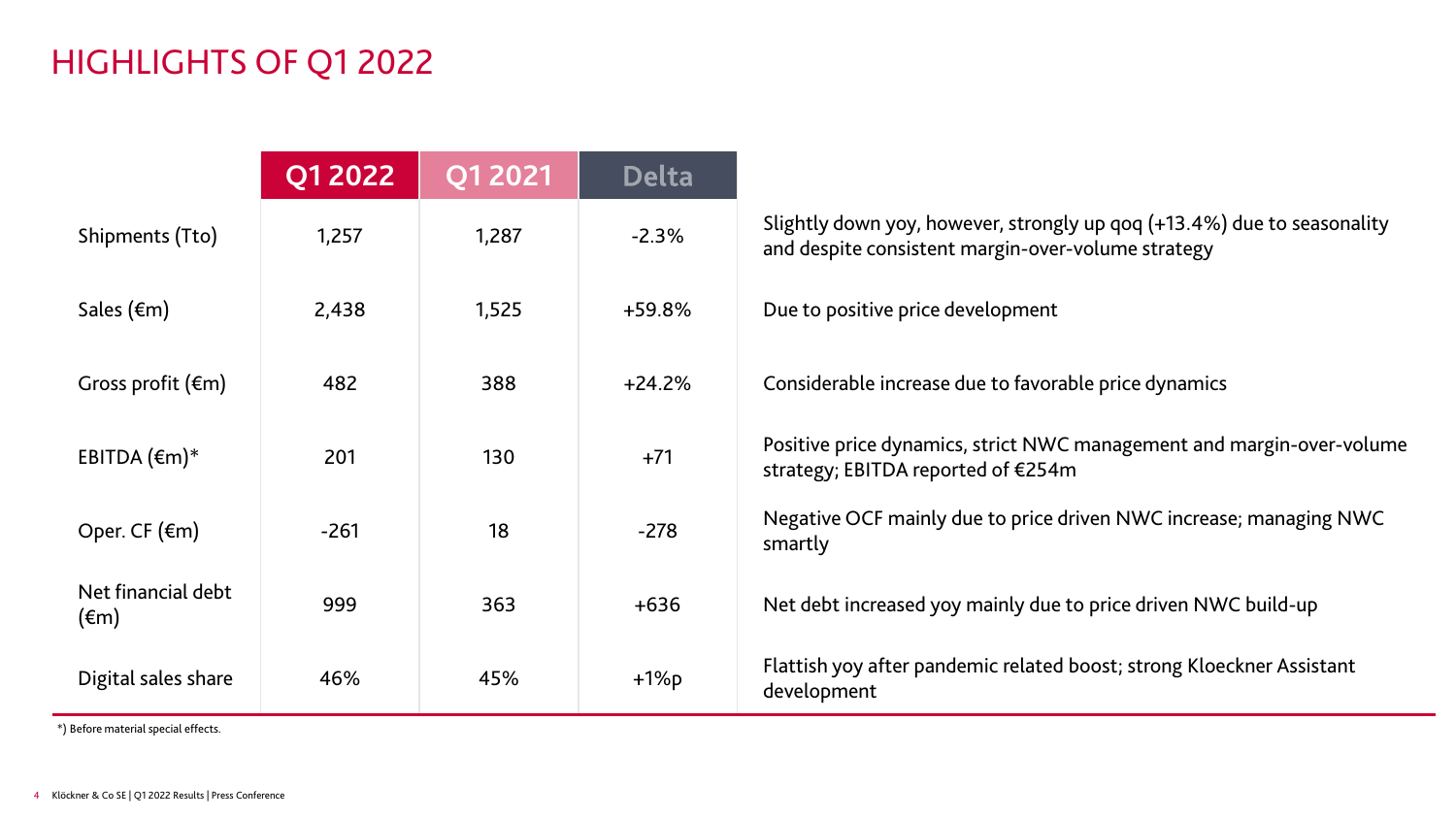#### EBITDA DEVELOPMENT

**EBITDA (€m) in Q1 2022**



- Strong operating result and considerably up yoy
- Negative volume effect mainly due to consistent marginover-volume strategy
- **Strong positive price effect due to tight market environment**
- OPEX up especially driven by shipping & operating costs
- Positive FX-effects of €6m
- Material special effects of €53m mainly relate to the sale of sites in Switzerland and France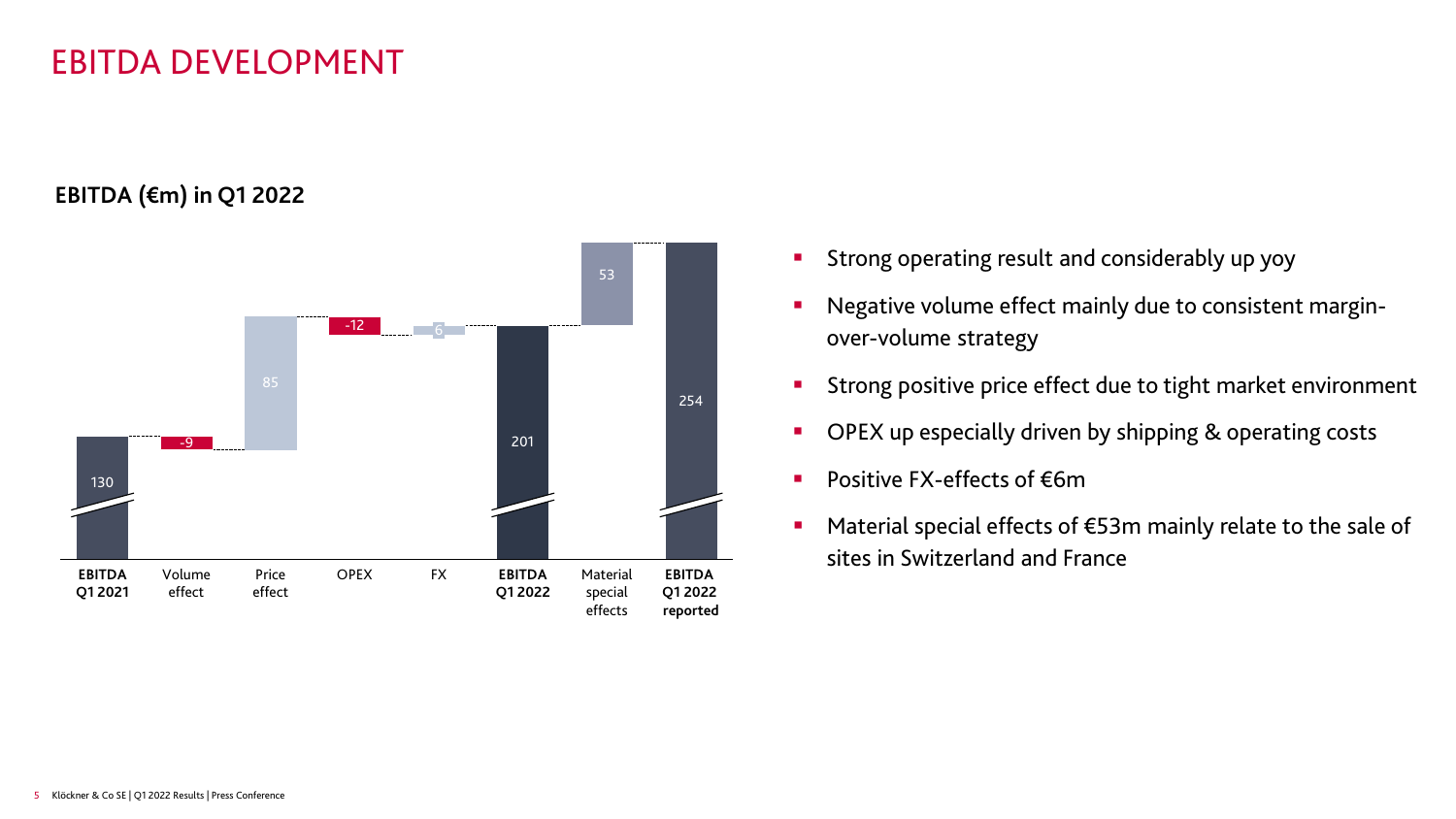

## OPERATIONAL AND AUTOMATION INITIATIVES PROGRESSING

- **Sale of site in Switzerland** 
	- **Sale of site in Wettingen, Switzerland, completed**
	- Disposal proceeds of €50m
	- Operating business relocated to other sites
- Material special effects amounting to a total of €53m in Q1 2022
- **Kloeckner Assistant posts record quarterly performance**
	- Processed around €390m of sales volume in Q1 2022
	- Self-developed AI solution continues to gain traction and almost doubles processed volume yoy
	- Kloeckner Assistant has already processed a total volume of €1.8bn since launch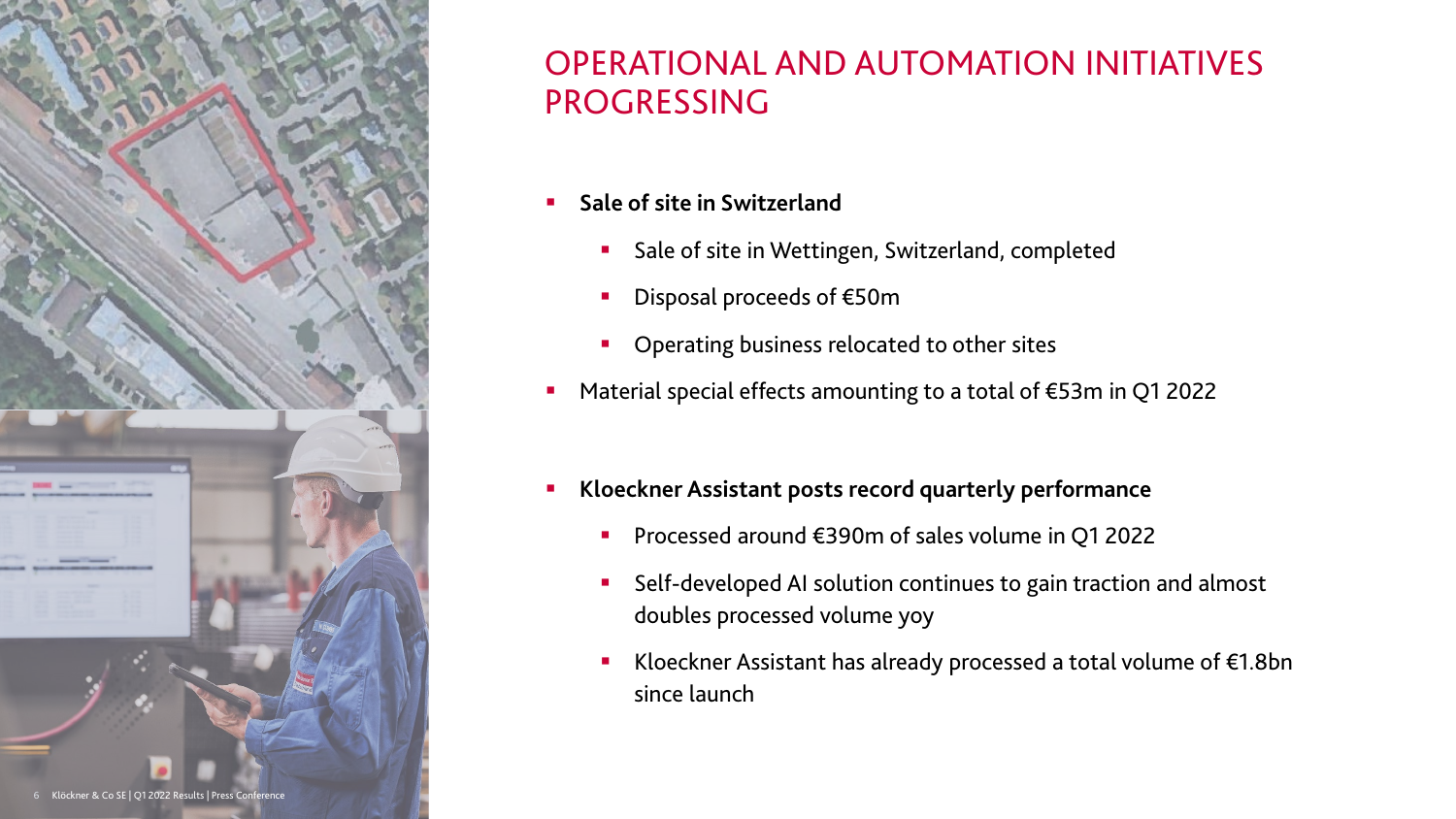## LEADING THE SUSTAINABILITY TRANSFORMATION





- Concrete reduction measures identified, implementation already started
- Scope 1 & 2 emissions below 1% of overall Scope 1-3 emissions
- In addition to reduction measures, compensation of Scope 1 & 2 emissions from 2022 onwards

# **World's first company with net zero approval of SBTi to new standards**





#### **Scope 1 & 2 Scope 3 under direct influence Scope 3 suppliers & customers**

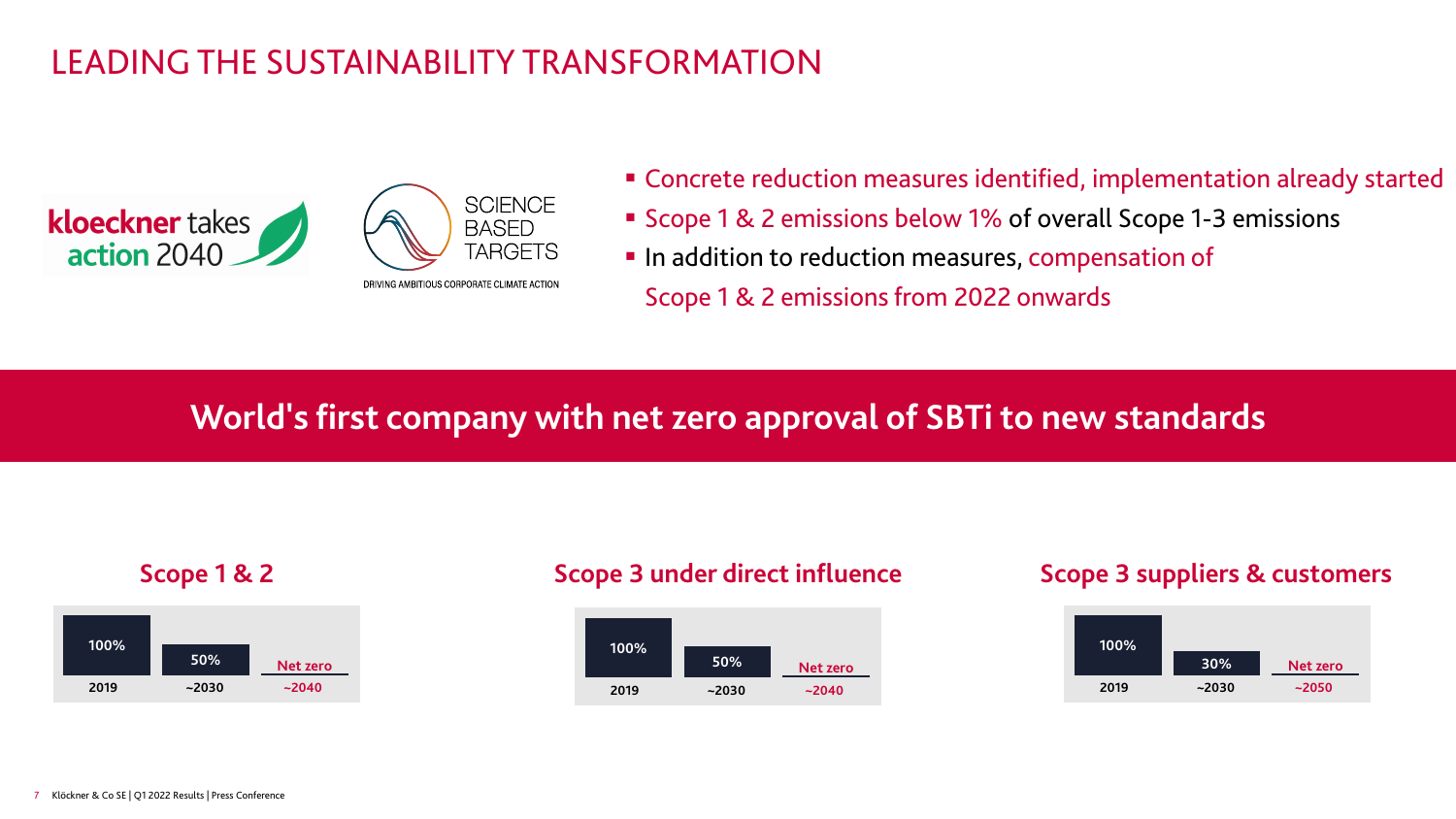### AGENDA

- 1. Highlights and update on strategy
- **2. Outlook**
- 3. Appendix

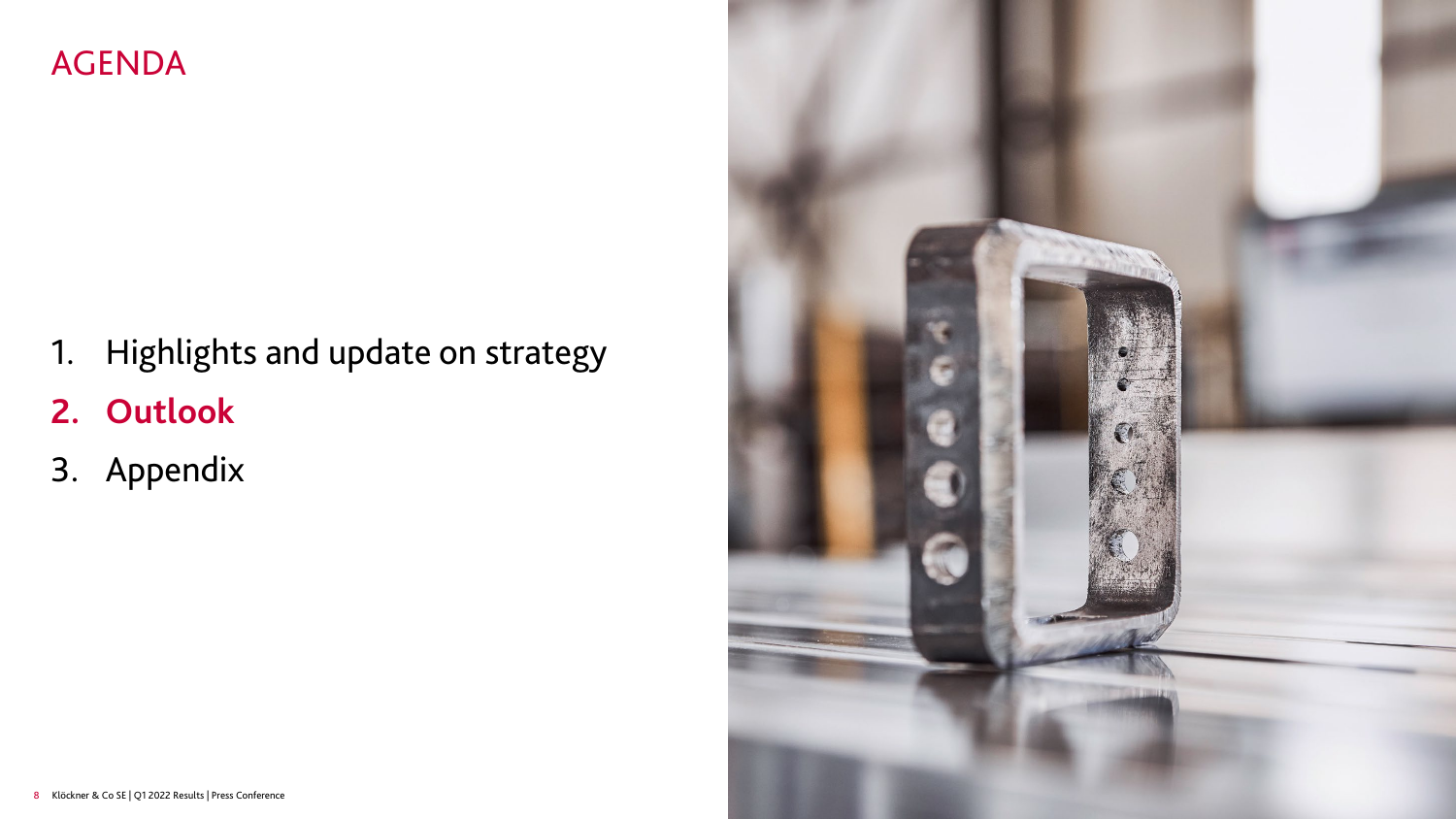# REGION SPECIFIC BUSINESS OUTLOOK 2022

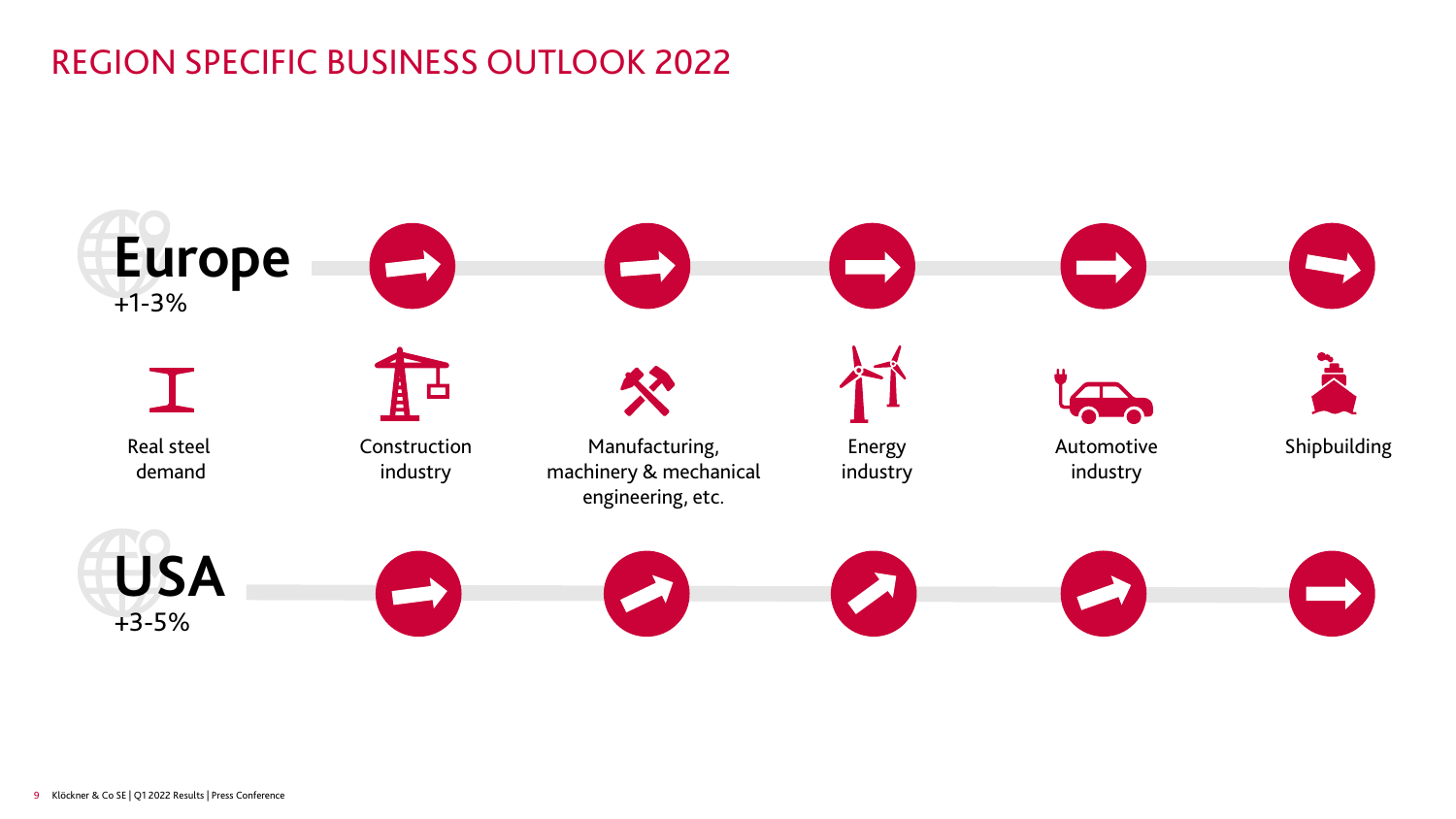### OUTLOOK



- Considerable increase in sales expected and shipment expectations stable to slightly increasing (qoq)
- EBITDA expectation of €180-240m before material special effects
- **Strong and significantly positive operating cash flow expected**
- **FY 2022**
- Sales expectation considerably above prior-year level
- **EXP** Shipments expected to increase considerably yoy
- **•** Considerable increase in operating cash flow anticipated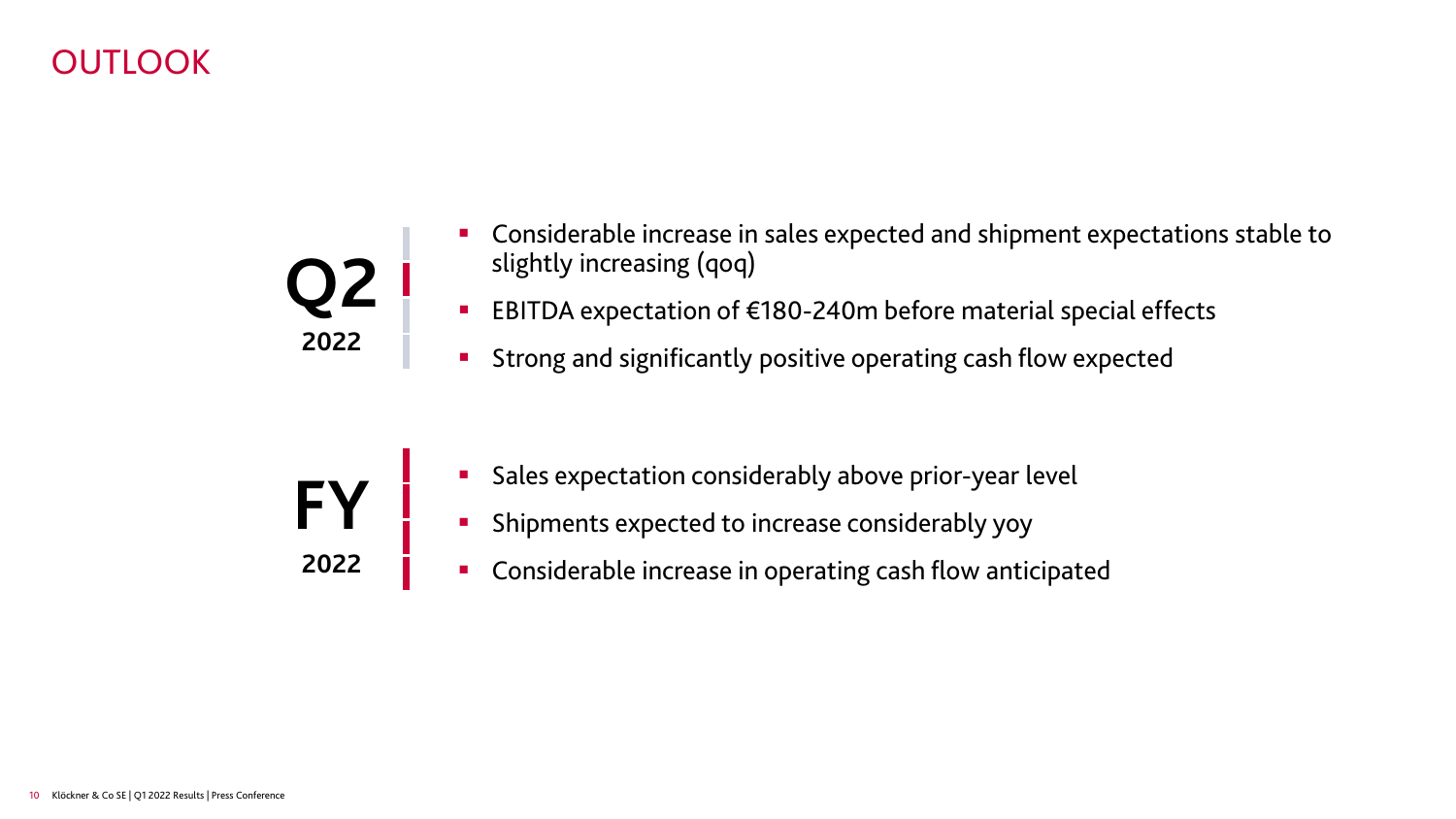### AGENDA

- 1. Highlights and update on strategy
- 2. Outlook
- **3. Appendix**

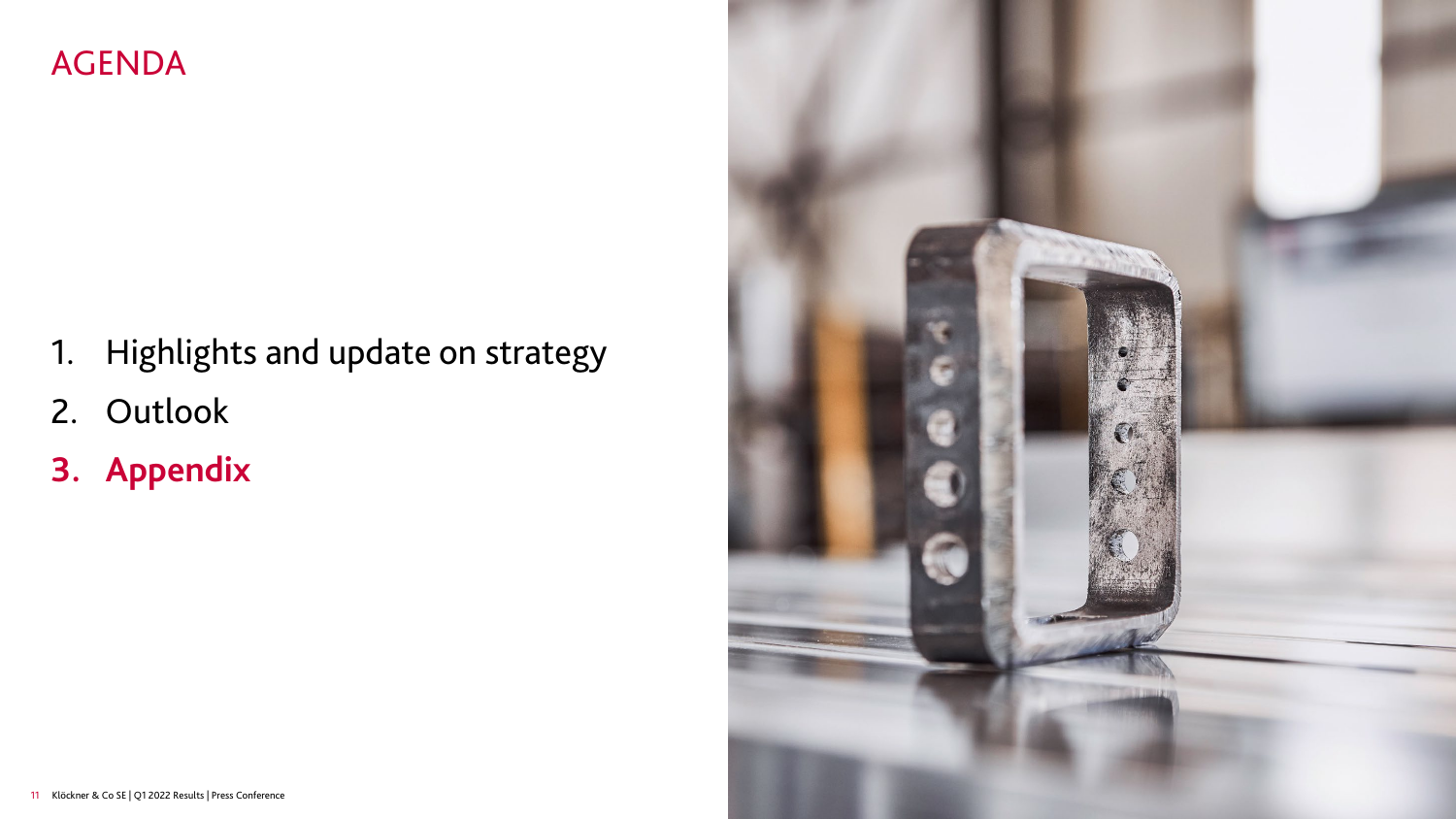#### QUARTERLY AND FY RESULTS

| $(\epsilon m)$                                 | Q <sub>1</sub> | Q <sub>4</sub> | Q <sub>3</sub>      | Q <sub>2</sub>      | Q <sub>1</sub> | Q4             | Q <sub>3</sub> | Q <sub>2</sub> | Q <sub>1</sub> | Q <sub>4</sub>      | Q <sub>3</sub> | Q <sub>2</sub>      | Q1             | FY.             | <b>FY</b>      | <b>FY</b>      | FY.          | FY.            |
|------------------------------------------------|----------------|----------------|---------------------|---------------------|----------------|----------------|----------------|----------------|----------------|---------------------|----------------|---------------------|----------------|-----------------|----------------|----------------|--------------|----------------|
|                                                | 2022           | 2021           | 2021                | 2021                | 2021           | 2020           | 2020           | 2020           | 2020           | 2019                | 2019           | 2019                | 2019           | 2021            | 2020           | 2019           | 2018         | 2017           |
| <b>Shipments (Tto)</b>                         | 1,257          | 1,108          | 1,190               | 1,295               | 1,287          | 1,195          | 1,242          | 1,070          | 1,365          | 1,250               | 1,420          | 1,479               | 1,499          | 4,881           | 4,873          | 5,648          | 6,107        | 6,135          |
| Sales                                          | 2,438          | 2,030          | 2,038               | 1,847               | 1,525          | 1,232          | 1,279          | 1,171          | 1,448          | 1,365               | 1,565          | 1,682               | 1,703          | 7,441           | 5,130          | 6,315          | 6,790        | 6,292          |
| Sales (currency effect)                        | 100            | 45             | $-15$               | $-88$               | $-70$          | $-42$          | $-27$          | 21             | 30             | 24                  | 38             | 50                  | 61             | $-128$          | $-18$          | 173            | $-172$       | $-83$          |
| <b>Gross profit</b>                            | 482            | 440            | 540                 | 525                 | 388            | 274            | 262            | 226            | 285            | 267                 | 284            | 304                 | 303            | 1,893           | 1,047          | 1,158          | 1,328        | 1,316          |
| % margin                                       | 19.8           | 21.7           | 26.5                | 28.4                | 25.4           | 22.2           | 20.5           | 19.3           | 19.7           | 19.6                | 18.1           | 18.1                | 17.8           | 25.4            | 20.4           | 18.3           | 19.6         | 20.9           |
| <b>OPEX</b>                                    | $-228$         | $-252$         | $-260$              | $-255$              | $-247$         | $-220$         | $-224$         | $-287$         | $-263$         | $-265$              | $-263$         | $-222$              | $-269$         | $-1,014$        | $-995$         | $-1,019$       | $-1,101$     | $-1,096$       |
| <b>EBITDA bef. material</b><br>special effects | 201            | 171            | 277                 | 271                 | 130            | 39             | 40             | 11             | 21             | 11                  | 28             | 51                  | 34             | 848             | 111            | 124            | 229          | 220            |
| Material special effects                       | 53             | 17             | $\overline{4}$      | $-1$                | 11             | 15             | $-2$           | $-72$          | $\mathbf 0$    | -8                  | $-7$           | 31                  | $\mathbf 0$    | $-30$           | $-59$          | 15             | $-2$         | $\overline{0}$ |
| <b>EBITDA</b> rep.                             | 254            | 188            | 280                 | 270                 | 141            | 54             | 38             | $-61$          | 21             | 3                   | 21             | 82                  | 34             | 879             | 52             | 139            | 227          | 220            |
| % margin                                       | 10.4           | 9.3            | 13.7                | 14.6                | 9.2            | 4.4            | 3.0            | $-5.2$         | 1.5            | 0.2                 | 1.3            | 4.9                 | 2.0            | 11.8            | 7.0            | 2.2            | 3.3          | 3.5            |
| EBITDA rep. (curr. eff.)                       | 9              | $\overline{7}$ | $-2$                | $-14$               | $-8$           | $-1$           | $\mathsf{O}$   | $\overline{2}$ | $\overline{1}$ | $\overline{1}$      | $\overline{1}$ | $\overline{2}$      | $\overline{1}$ | $-16$           | $\overline{1}$ | 5              | $-9$         | $-3$           |
| EBIT                                           | 223            | 154            | 249                 | 240                 | 111            | 24             | $\overline{4}$ | $-109$         | $-13$          | $-35$               | $-13$          | 49                  | $\overline{2}$ | 754             | -93            | $\overline{2}$ | 141          | 130            |
| Income from Investments                        | $\mathbf 0$    | 5              | $\mathsf{O}\xspace$ | $\mathsf{O}\xspace$ | $\mathsf 0$    | $\mathsf{O}$   | $\mathsf{O}$   | $\mathbf 0$    | $\mathsf{O}$   | $\mathsf{O}\xspace$ | $\circ$        | $\mathsf{O}\xspace$ | $\mathbf 0$    | 11              | $\mathbf 0$    | $\mathsf{O}$   | $\mathsf{O}$ | $\mathbf 0$    |
| Financial result                               | $-7$           | $-6$           | $-6$                | 6                   | -6             | $-7$           | $-7$           | $-7$           | -9             | -9                  | $-11$          | $-11$               | $-10$          | $-17$           | $-30$          | $-41$          | $-34$        | $-33$          |
| <b>EBT</b>                                     | 216            | 153            | 244                 | 246                 | 105            | 17             | $-3$           | $-116$         | $-22$          | $-44$               | $-24$          | 37                  | -9             | 748             | $-124$         | $-39$          | 107          | 97             |
| Income taxes                                   | $-44$          | $-14$          | $-55$               | $-31$               | $-19$          | 5              | $-2$           | 5              | $\overline{1}$ | $-7$                | $\overline{1}$ | -9                  | $-1$           | $-119$          | 9              | $-16$          | $-38$        | 5              |
| Net income                                     | 172            | 139            | 189                 | 215                 | 86             | 22             | $-5$           | $-111$         | $-21$          | $-51$               | $-23$          | 28                  | $-10$          | 629             | $-114$         | $-55$          | 69           | 102            |
| Minority interests                             | $\overline{4}$ | $\overline{3}$ | 3                   | 3                   | $\overline{1}$ | $\overline{1}$ | $\mathbf 0$    | $\mathbf 0$    | $\mathsf{O}$   | $\overline{1}$      | $\mathsf{O}$   | $\mathbf 0$         | $\mathbf 0$    | 10 <sup>°</sup> | $\overline{2}$ | $\overline{1}$ | $\mathsf{O}$ | $\overline{1}$ |
| Net income KCO                                 | 168            | 136            | 185                 | 212                 | 85             | 21             | $-5$           | $-111$         | $-21$          | $-51$               | $-23$          | 28                  | $-10$          | 619             | $-116$         | $-56$          | 69           | 101            |
| EPS basic $(\epsilon)$                         | 1.68           | 1.37           | 1.86                | 2.13                | 0.85           | 0.21           | $-0.05$        | $-1.11$        | $-0.21$        | $-0.51$             | $-0.23$        | 0.28                | $-0.10$        | 6.21            | $-1.16$        | $-0.56$        | 0.68         | 1.01           |
| EPS diluted $(E)$                              | 1.53           | 1.24           | 1.68                | 1.88                | 0.78           | 0.20           | $-0.05$        | $-1.11$        | $-0.21$        | $-0.51$             | $-0.23$        | 0.27                | $-0.10$        | 5.58            | $-1.16$        | $-0.56$        | 0.66         | 0.96           |
| NWC*)                                          | 2,258          | 1,813          | 1,559               | 1,282               | 1,107          | 967            | 1,062          | 1,135          | 1,228          | 1,119               | 1,356          | 1,407               | 1,525          | 1,813           | 967            | 1,119          | 1,277        | 1,132          |
| Net debt                                       | 999            | 762            | 348                 | 303                 | 363            | 351            | 427            | 476            | 563            | 445                 | 634            | 684                 | 820            | 762             | 351            | 445            | 383          | 330            |

\*) Since 2018 including supplier bonus receivables and contract assets.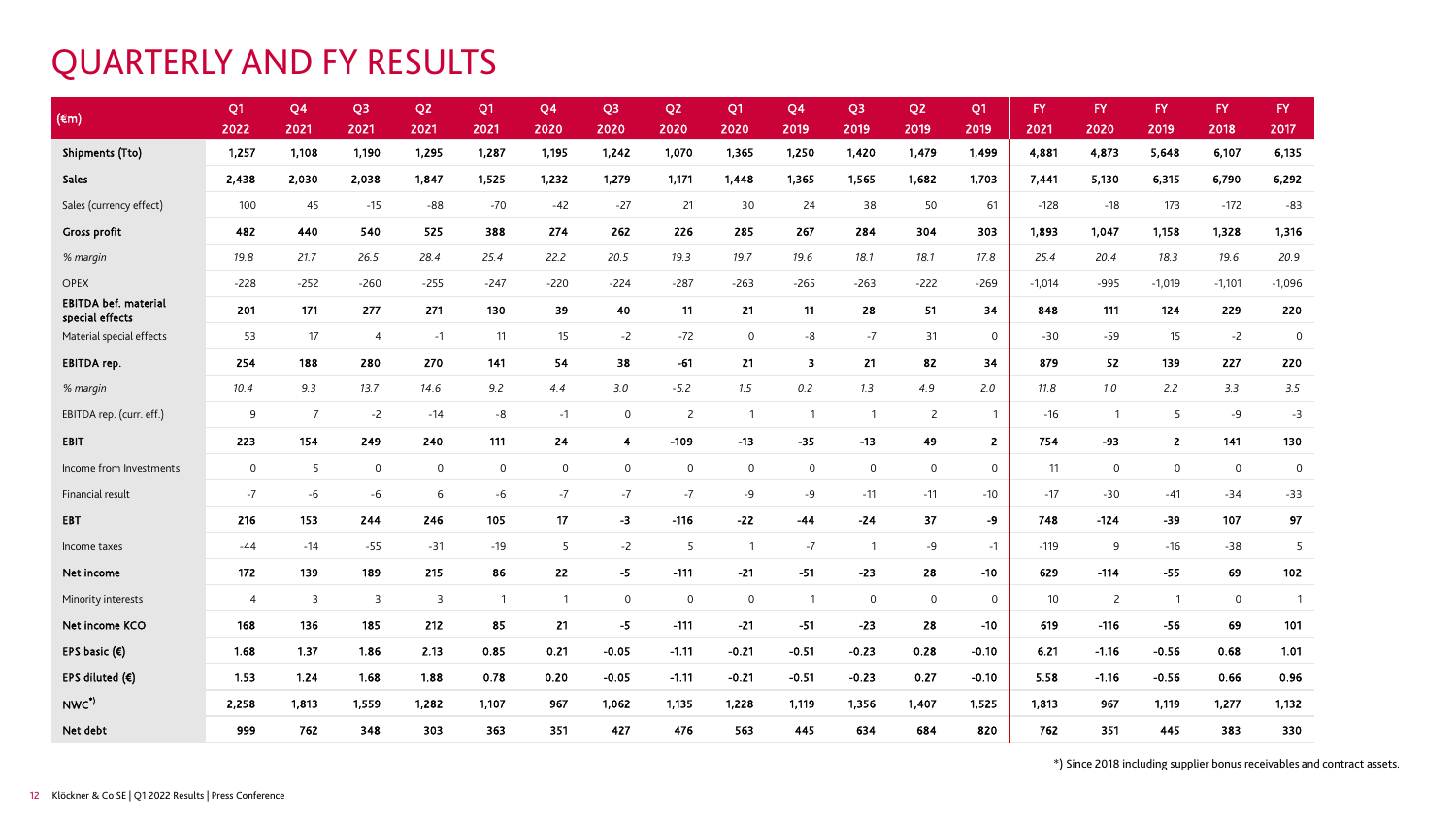# SEGMENT PERFORMANCE



\*) Adjusted for material special effectsin Q1, Q2 2021 and Q1 2022. \*\*) Adjusted for material special effectsin Q1, Q2, Q3, Q4 2021 and Q1 2022. \*\*\*) Adjusted for material special effectsin Q2 and Q4 2021 and Q1 2022.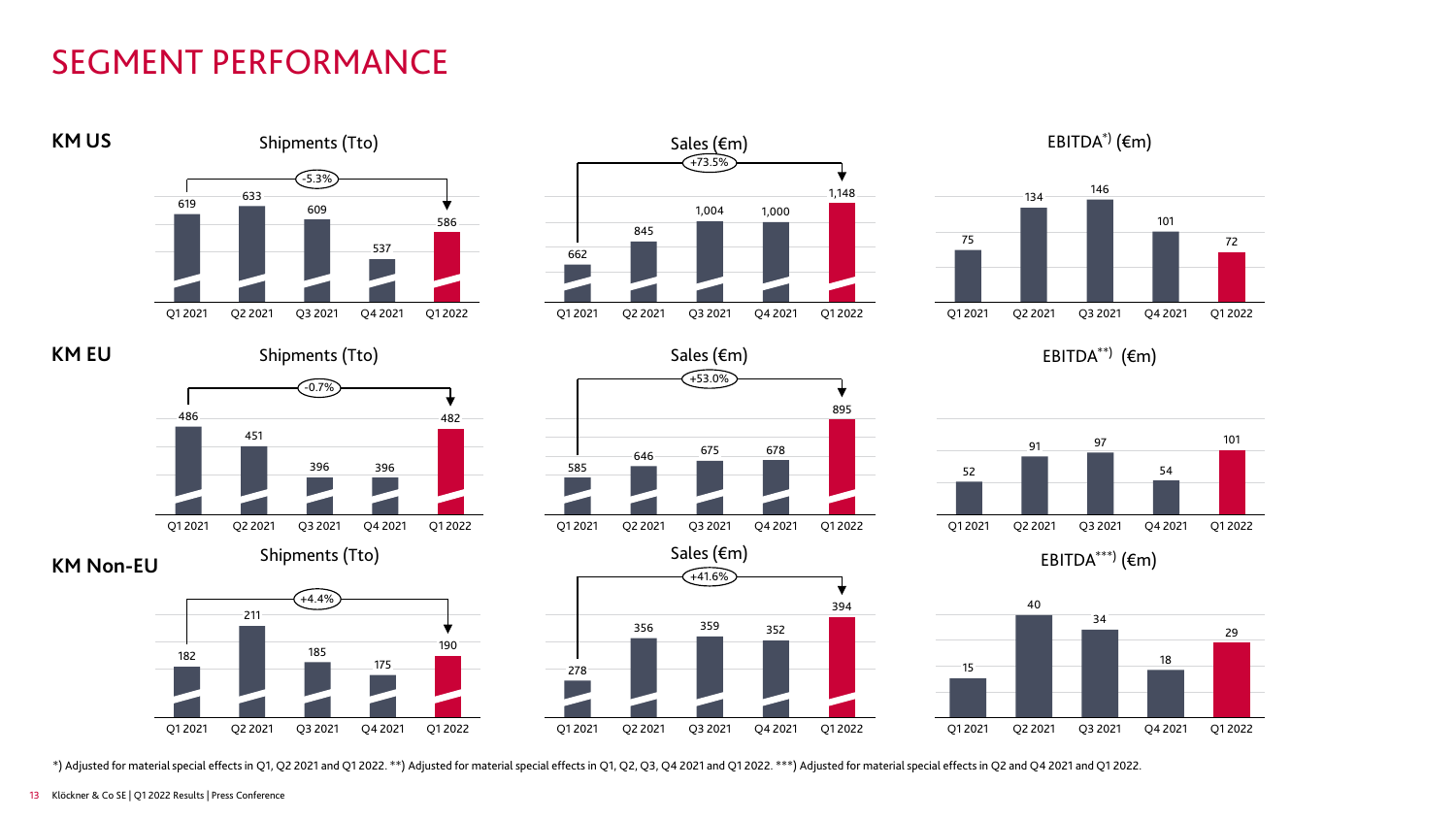# MATURITY PROFILE

| Facility                           | Committed    | <b>Drawn amount</b> |              |  |  |  |  |
|------------------------------------|--------------|---------------------|--------------|--|--|--|--|
| $(\epsilon m)$                     | Mar 31, 2022 | Mar 31, 2022        | Dec 31, 2021 |  |  |  |  |
| <b>Syndicated Loan</b>             | 250          | 183                 | 36           |  |  |  |  |
| ABS Europe <sup>1)</sup>           | 300          | 203                 | 189          |  |  |  |  |
| ABL USA <sup>2)</sup>              | 405          | 303                 | 240          |  |  |  |  |
| Convertible 2016                   | 148          | 142                 | 142          |  |  |  |  |
| Bilateral Facilities <sup>3)</sup> | 191          | 98                  | 57           |  |  |  |  |
| Leases                             | 151          | 151                 | 156          |  |  |  |  |
| <b>Total Debt</b>                  | 1,445        | 1,080               | 820          |  |  |  |  |
| Cash                               |              | 82                  | 58           |  |  |  |  |
| <b>Net Debt</b>                    |              | 999                 | 762          |  |  |  |  |

1) Increase of facility from €220m to €300m in April 2022.

2) Increase of facility from \$330m to \$450m in March 2022.

3) Mainly Switzerland.

4) Equity attributable to shareholders of Klöckner & Co SE less goodwill from business combinations subsequent to May 23, 2019.

5) Net debt as reported/Adjusted equity.

6) Net debt as reported/LTM EBITDA before material special effects.

| $\epsilon$ m                  | Mar 31, 2022 |  |  |  |  |  |
|-------------------------------|--------------|--|--|--|--|--|
| Adjusted equity <sup>4)</sup> | 1,942        |  |  |  |  |  |
| Net Debt                      | 999          |  |  |  |  |  |
| Gearing <sup>5)</sup>         | 51%          |  |  |  |  |  |
| Leverage <sup>6)</sup>        | 1.1x         |  |  |  |  |  |

#### **Maturity profile (excl. leasing) in €m, March 31, 2022**

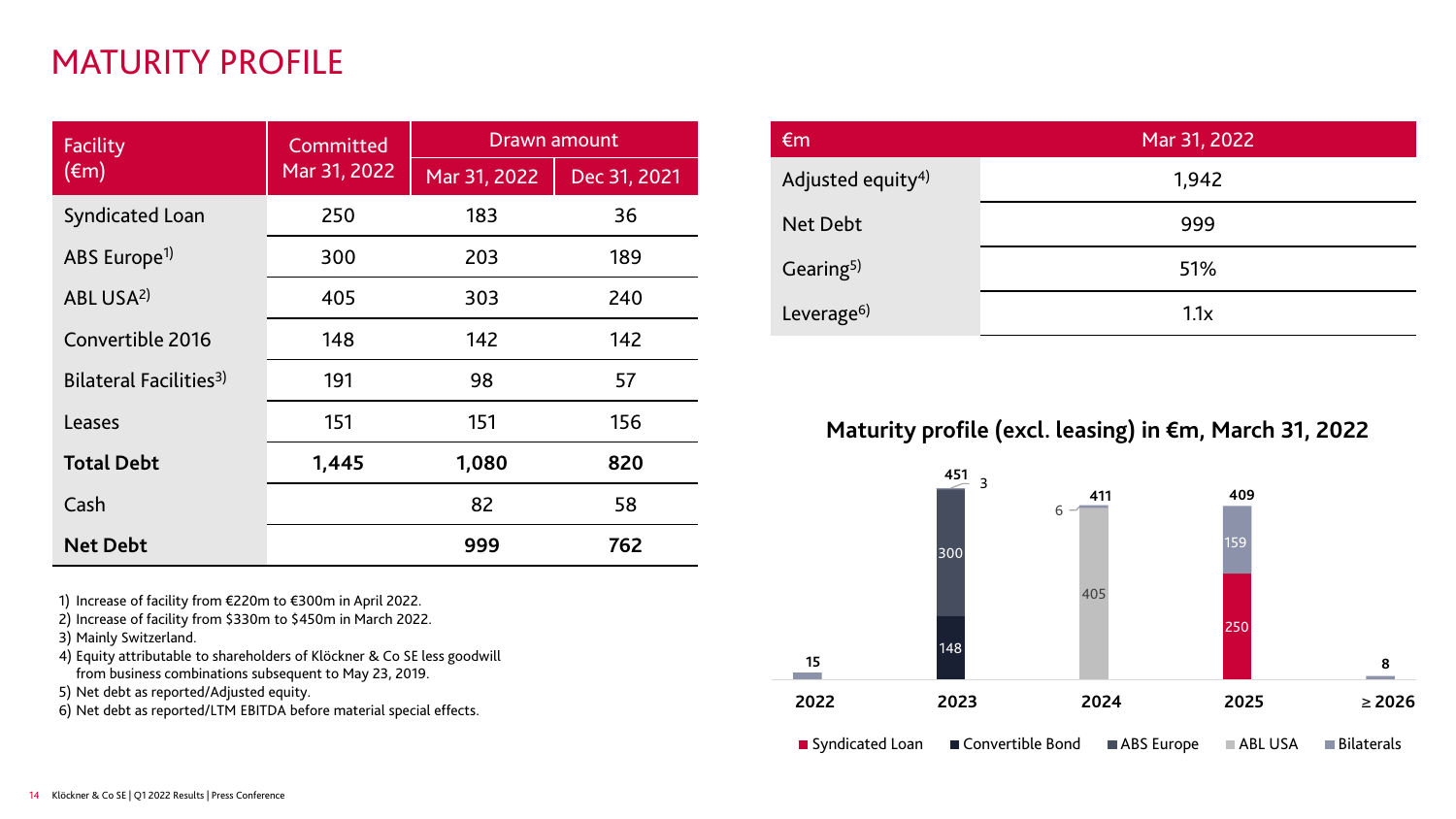# SALES BY MARKETS, PRODUCTS AND INDUSTRIES



#### Sales by products



#### Sales by industries



- **Construction industry**
- Machinery/Mechanical engineering
- Automotive industry
- Household appl./Consumer goods
- **Local dealers**
- Miscellaneous

As of December 31, 2021.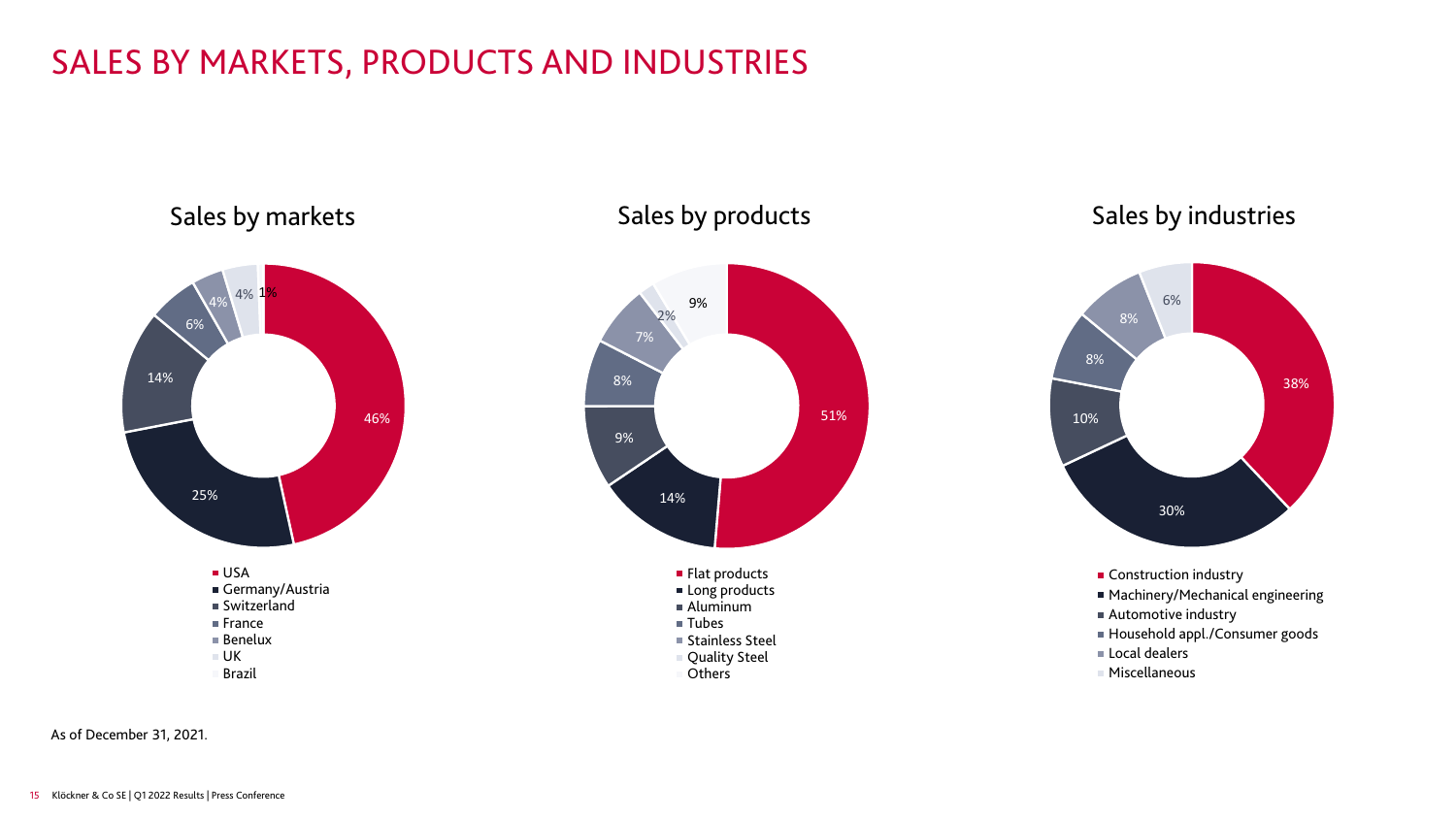# SHARE PRICE PERFORMANCE IN Q1 2022



- **The capital market environment remained volatile** throughout Q1 2022, especially due to the escalation of the war in the Ukraine
- The share price of Klöckner & Co decreased in January 2022 reaching its lowest level of €9.15 on January 24
- The share price increased thereafter until end of Q1 2022 reaching its highest level of €13.30 on March 25
- It went out of trading at €12.26 on March 31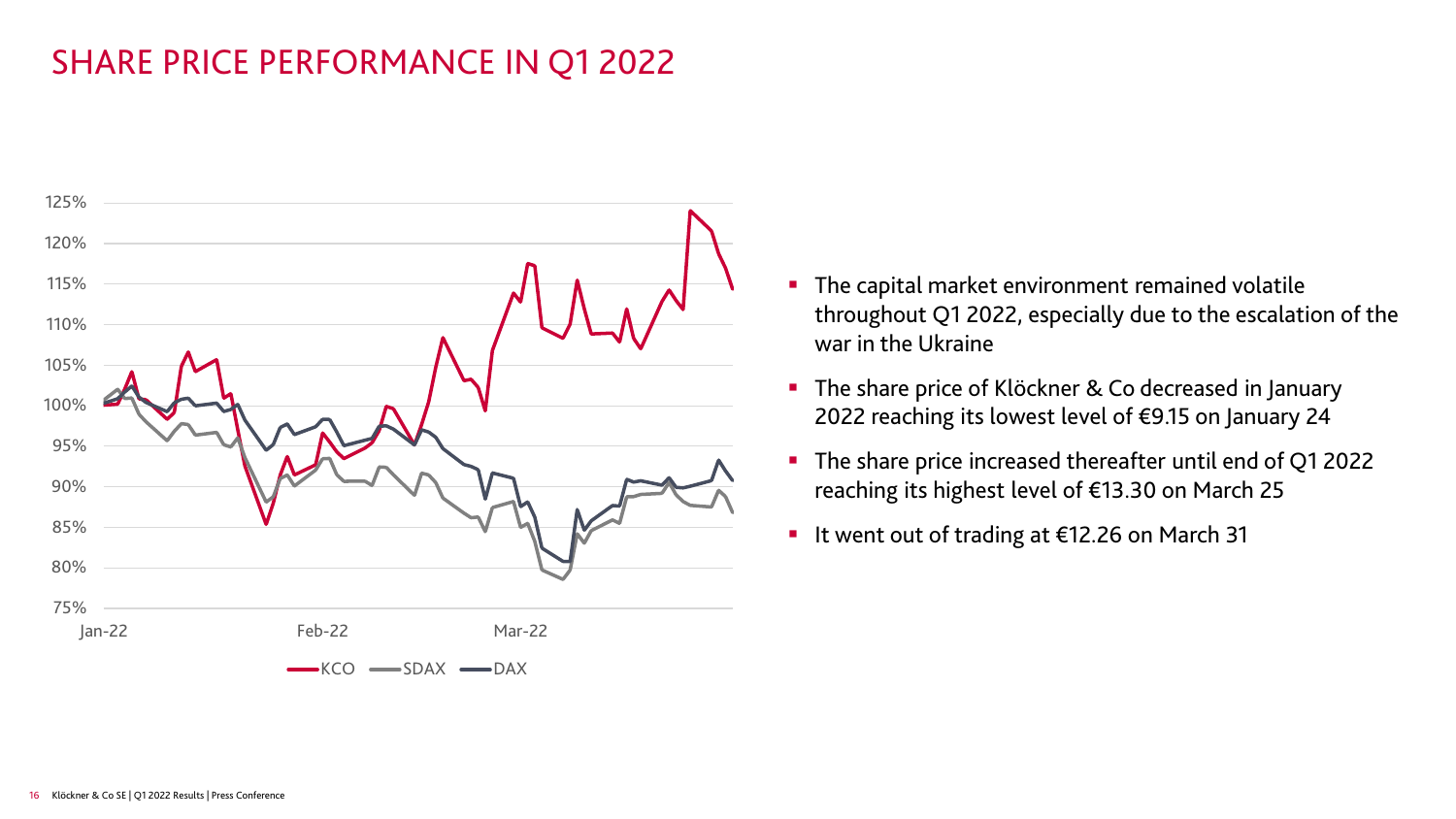#### DIVIDEND POLICY

In general, Klöckner & Co SE follows a dividend policy of distributing 30% of net income before special items.

Given the volatility of our business model, a sustainable dividend payment cannot be guaranteed. If there is a possibility of dividend distribution, we will pay it for the benefit of our investors.

- Compliance with the dividend policy of €0.80 per share for the years 2006 and 2007
- Suspension of the dividend policy for the financial year 2008 in view of the beginning of the Euro crisis and no dividend payment
- Due to earnings no dividend payment in 2009
- Inclusion of our general dividend policy in financial year 2010 with a dividend of  $\epsilon$ 0.30 per share
- Due to earnings no dividend payment neither in 2011, 2012 and 2013 nor in 2015
- **Full distribution of net profit for the financial year 2014**  $(60.20 \text{ per share})$
- Dividend payment of €0.20 per share in 2016 and €0.30 per share for the 2017 and 2018 fiscal year
- No dividend payment due to losses in 2019 and 2020
- **Proposal to the Annual General Meeting on June 1, 2022 to** pay a dividend of €1.00 per share

| 2006  | 2007  | 2008<br>$\overline{\phantom{a}}$<br>2009 | 2010  | 2011<br>$\overline{\phantom{0}}$<br>2013 | 2014  | 2015           | 2016  | 2017  | 2018  | 2019<br>$\blacksquare$<br>2020 | 2021                |
|-------|-------|------------------------------------------|-------|------------------------------------------|-------|----------------|-------|-------|-------|--------------------------------|---------------------|
| €0.80 | €0.80 | $\blacksquare$                           | €0.30 | $\overline{\phantom{a}}$                 | €0.20 | $\blacksquare$ | €0.20 | €0.30 | €0.30 | $\overline{\phantom{a}}$       | €1.00 <sup>*)</sup> |

#### **Dividend payment per share**

\*) Proposal to the Annual General Meeting on June 1, 2022.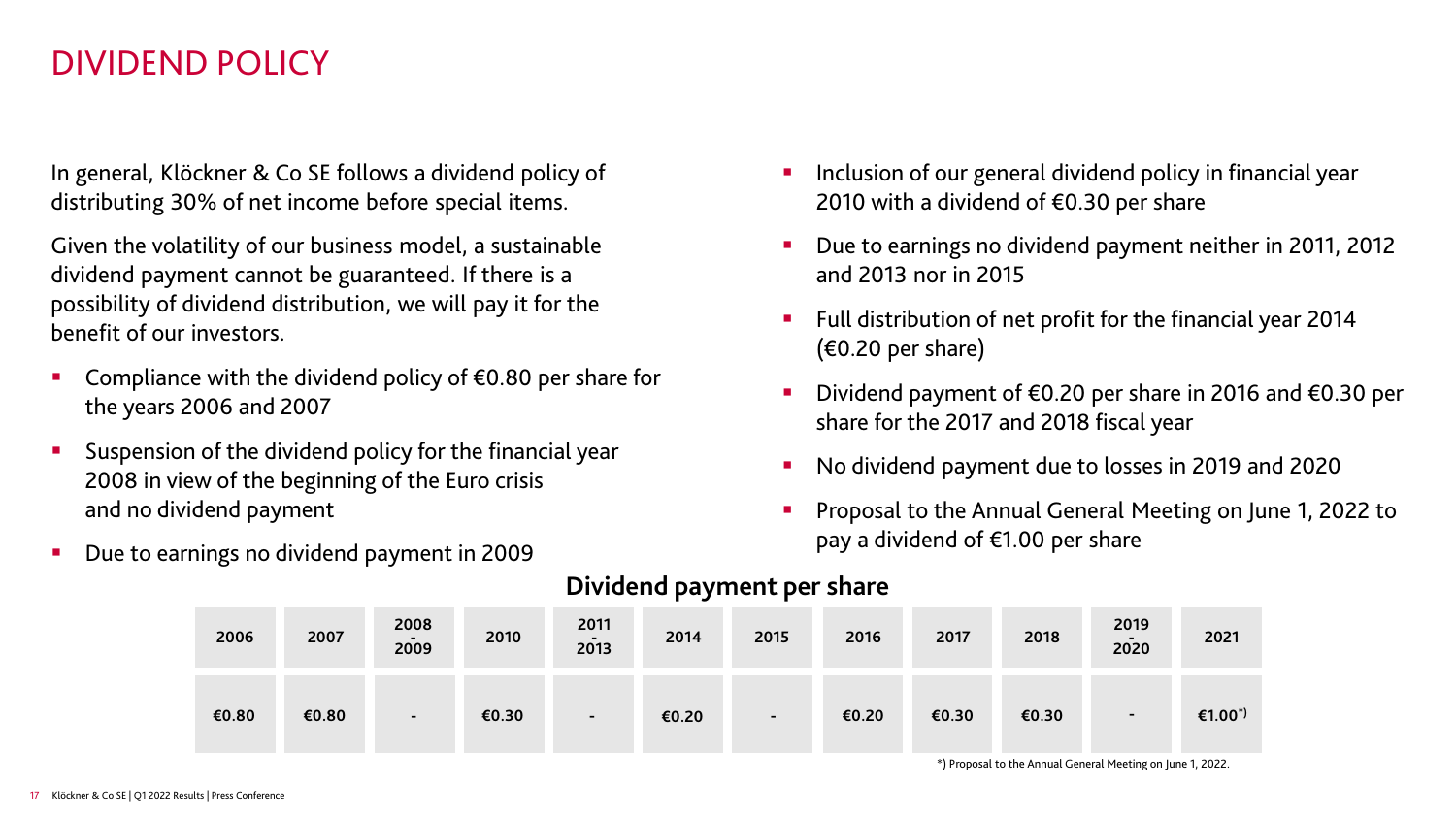# LEADING THE SUSTAINABILITY TRANSFORMATION - INTRODUCTION OF A CUSTOMER-CENTRIC METRIC FOR CO<sub>2</sub>-REDUCED STEEL



Savings of more than **>30% and >50% of volume** in the most sustainable **"Prime & Pro"** categories **by 2025 and 2030**, respectively **2025** SHIPMENTS **2030**  $>30\%$   $>50\%$ **Our ambition**

4 million tons of  $CO<sub>2</sub>$  annually